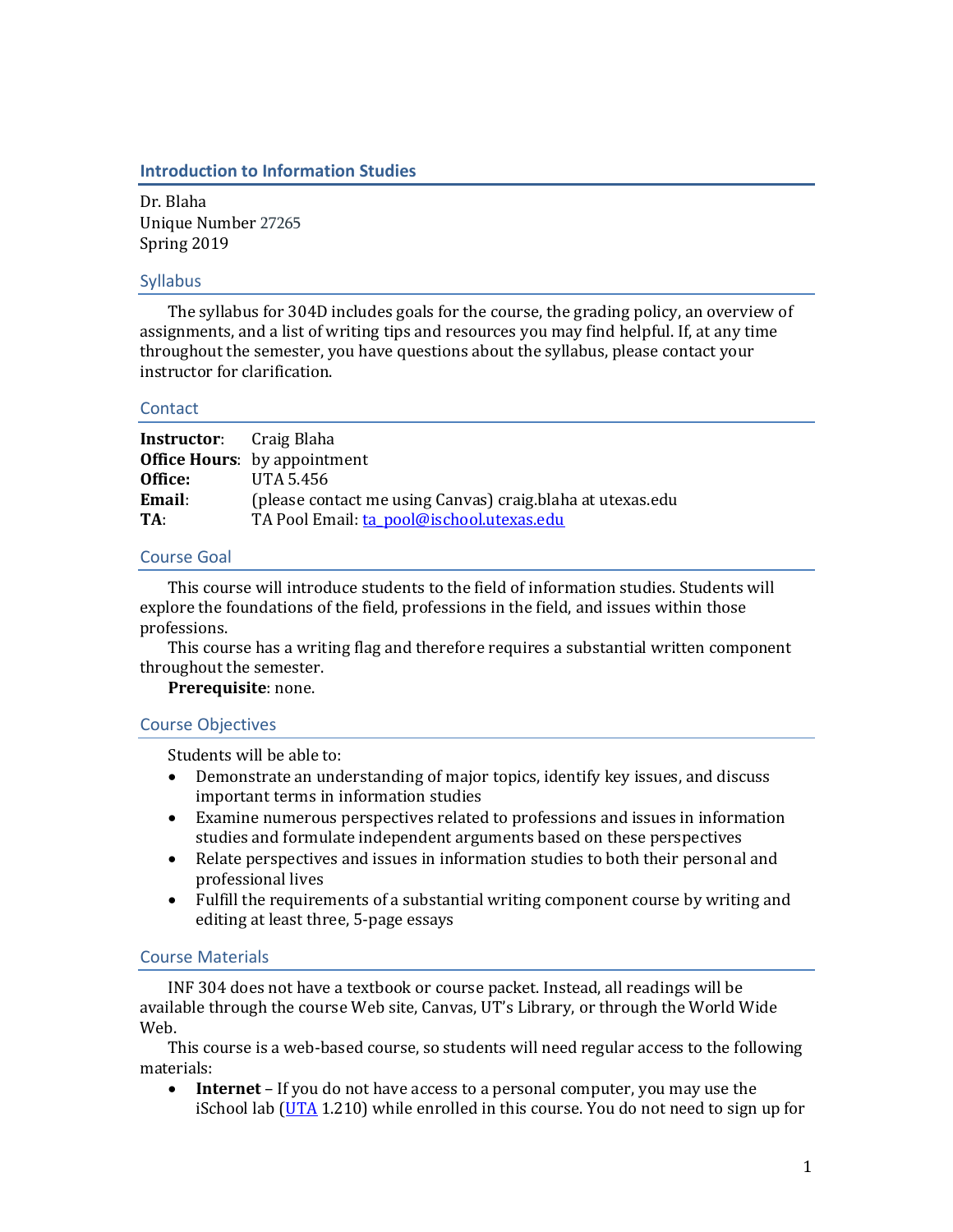an iSchool account. The iSchool lab has both Macs and PCs, as well as lots of great software. I encourage you to check out the lab!

- **Email** You can open an email account through UT, Gmail, Hotmail, Yahoo, etc. if you do not already have one. Make sure you register your official email account with the university. All correspondence for this course will use your official UT email, and "I didn't get the email" is not accepted as an excuse for missing an assignment!
- **Microsoft Word** You will submit essays as Microsoft Word documents. The Campus Computer Store sells software, including Microsoft Office, to UT students and faculty at a discount. Since your written work will receive considerable feedback, only Microsoft Word documents will be accepted. I love open source software, but in order to provide feedback in a timely manner I need everyone to use Word.
- **Adobe Acrobat Reader** Several articles we will read are in .pdf format so you will need Adobe Acrobat Reader (you most likely already have it).
- **[UT Box](http://www.utexas.edu/its/cloudstorage/)** UT offers you unlimited storage for your files and make them available to you anywhere. All you need is an Internet connection and a Web browser. Set up UT Box synch and keep your local files backed up to the cloud automatically! As a student, you have already paid for this service. Use it! Set up an account with your UTEID.

# Course Format

This course is Web-based, so there are no class meetings. The course is divided into modules, and each week a new module will be released. You can do the work whenever you want throughout the week as long as you submit everything no later than the designated date and time for each assignment. I recommend setting up a few 3-hour time blocks that will help you keep up with the class.

Each week I will release a new module (or two) that will focus on one topic within information studies. Each module will be composed of the following activities:

- **Online lecture** Each module begins with an online "lecture." Read each lecture before proceeding to the assigned readings. While reading, take notes on questions, interesting points, concerns, etc.
- **Readings** There are citations provided at the beginning of each module, and all readings are available through the course Web site, Canvas, UT Library Online, or through the World Wide Web. See the "Course Materials" section for more information.
- **Discussion** Students will engage in discussions about the lecture, readings, and/or related topics each week using the discussion board section set up by the instructor. You will find more information on discussions in the "Assignments" section of this syllabus.
- **Quiz**  an open book review of what we covered that week.

In addition, students will write three essays which are described in the "Assignments" section below.

# Grading Policy

304 uses the traditional UT Austin undergraduate grading scale:

| 94           |
|--------------|
| 93<br>$\sim$ |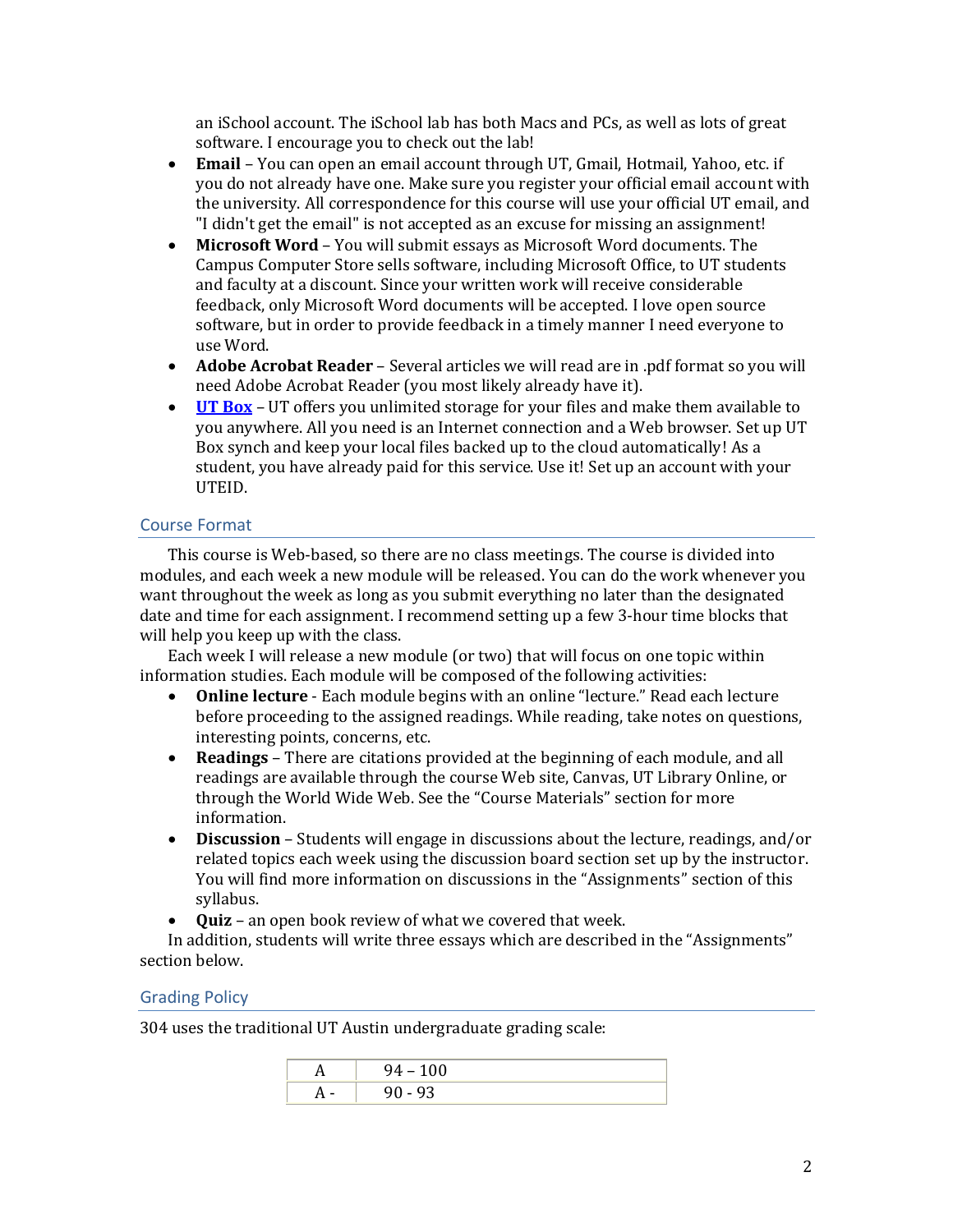| $B +$             | $87 - 89$                      |  |
|-------------------|--------------------------------|--|
| B                 | $83 - 86$                      |  |
| B -               | $80 - 82$                      |  |
| C +               | 77 - 79                        |  |
| C                 | 73 - 76                        |  |
| $C -$             | $70 - 72$                      |  |
| D+                | $67 - 69$                      |  |
| D                 | $63 - 66$                      |  |
| D-                | 60 - 62 (minimum for pass/fail |  |
| students to pass) |                                |  |
| F                 | Below 60                       |  |

The course grade is divided into five different assignment groups: participation, quizzes, the preparation steps for your essays, peer reviews, and the revised drafts of your essays. The weight of each of these groups is described below, and the groups will be described in more detail in the "Assignments" section below:

| Discussions:              | <b>10%</b> |
|---------------------------|------------|
| Ouizzes:                  | 10%        |
| <b>Essay Preparation:</b> | 15%        |
| Peer Review:              | 15%        |
| Essays:                   | 50%        |

Each essay must be turned in to pass the class. If you do not turn in any one of the three essays, you will receive an F in the class, regardless of the grade Canvas displays. You might as well turn them in on time and earn some points! You can turn in an essay late in order to pass the class, but you will not receive points for late submissions.

Grades for essays, quizzes, participation, and weekly discussions will be posted in Canvas. You will need your UT EID and password to log in. I usually have each assignment that was submitted on time graded within a week, and essays graded within two weeks, so you should be able to keep up with your score on a regular basis. If you have any questions about your grades at any point, definitely let me know!

#### **Late Grading:**

All work is due before the deadline listed on the due date. Late discussions will not be graded. No exceptions. (Turning in a late discussion is like walking into the classroom after class is over and sharing your thoughts – too late!)

Canvas records the exact time you upload, so make sure you give yourself plenty of time for the document to upload before the deadline. I will use Canvas' recorded time as the official submission time. If the deadline is midnight and Canvas lists 12:01 AM as the time you uploaded your assignment and marks it late, then you will not receive credit.

No essays will be accepted for a grade after the deadline except in the case of a verifiable medical emergency. A computer virus, a computer crash, athletic events, and thunderstorms are not verifiable medical emergencies.

There is no final exam for this class.

#### Assignments

#### **Discussions**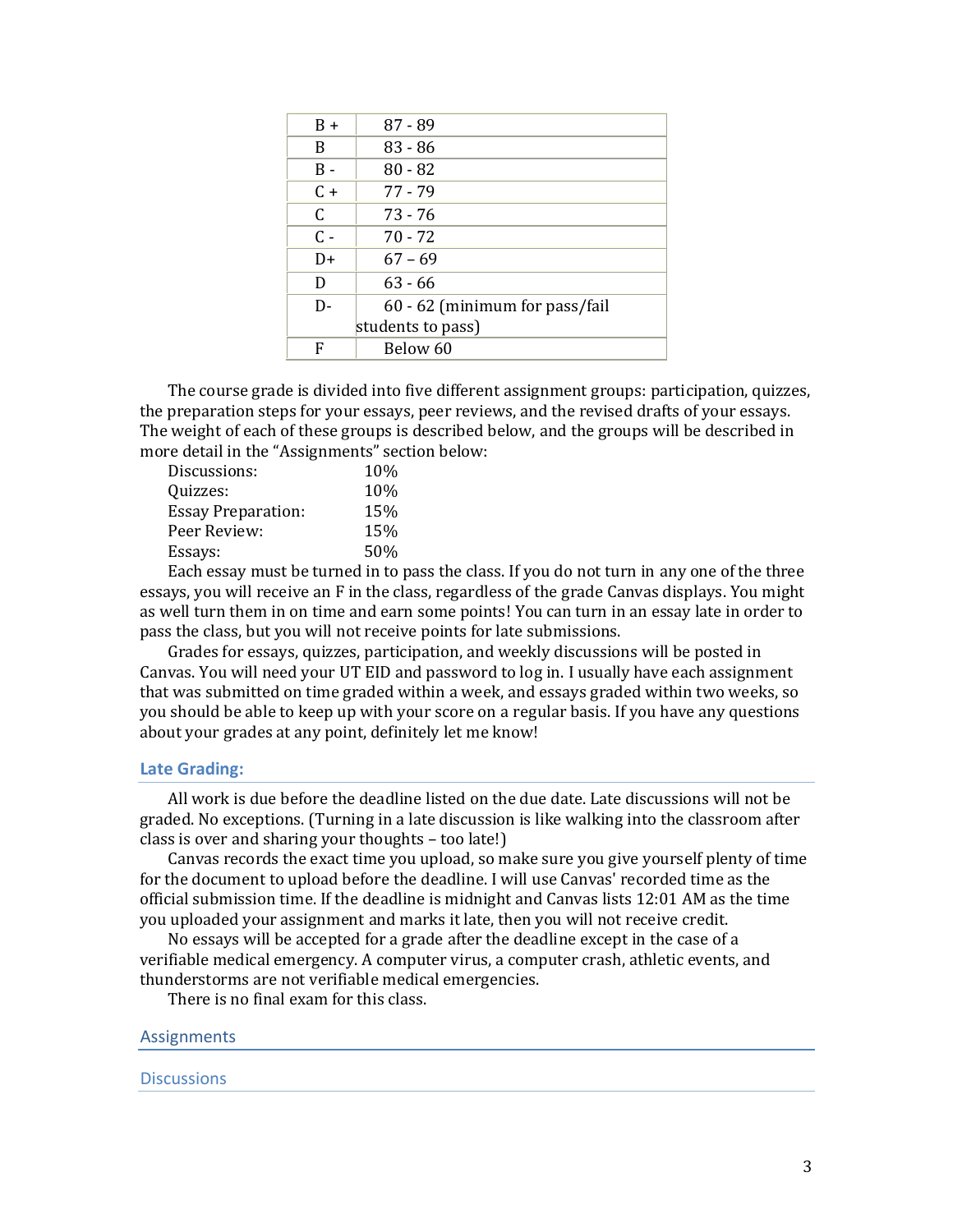This semester will include a discussion for each module as well as an occasional discussion for different essays, depending on what the class might be struggling with. For most discussions, Canvas will divide the class into a number of randomly assigned discussion groups. Discussions will be graded on a 4-point scale; two points for your original submission and one point for each of your responses to two other students. You must complete all three parts of the submission (original post and two responses) and meet the minimum requirements to receive credit. If you submit a great original post and only respond to one peer, you can only earn three points.

**2 Points:** For most original discussions, your submission should be at least 200 words long and make it clear to the instructor or TA that you have read the assigned reading for that week. Detailed instructions are listed on each discussion assignment.

**2 Points:** In addition, students must respond to the submissions of two other students. These responses should be at least two sentences long and should move the conversation forward. Responses of "I agree. This happened to me once." or similar short responses will not receive credit.

#### **Quizzes**

Each module also includes a quiz to help you review what we discussed in that module and in the assigned reading. Quizzes are open book, so consider them more of a review than a "test of knowledge". Quizzes time out after 3 hours, so set aside an appropriate amount of time to work through the quiz.

The first module will discuss the writing conventions and process I expect from you in this course. Not all of the information in this section will be new to everyone, but I hope that each of you will get something out of this section. This module will also discuss plagiarism. I know you are each already familiar with how to avoid plagiarism, but please be extra cautious in this class. Every semester I have had students fail the class, receive zeros, and be referred to Student Judicial Services for including content from other sources without proper citation. The process of finding, documenting, and referring students who plagiarize takes a TON of my time, and I would rather spend that time working with students to improve their writing than working with you to create a black mark on your permanent academic record. Avoid plagiarism and we will both enjoy the class more! The first module includes two quizzes – one is part of the plagiarism video, the other is a freestanding quiz. You must earn a perfect score on these two quizzes in order to open up the other modules in the course. You can take each quiz more than one time to earn a perfect score.

### Essays

Students will complete three essays throughout the semester. Each essay will be evaluated using the traditional undergraduate letter grade scale listed above  $(A - F)$ . Writing your essay at the last minute usually results in a poor grade. Your essays will be graded on the following criteria:

- 1. Grammar and spelling
- 2. The clarity of thought demonstrated in your essay
- 3. Your use of resources (including citation)
- 4. The structure of the essay and how well you followed writing conventions
- 5. The overall quality of the essay

You will write the first essay using whatever process makes sense to you, and I will grade that essay attempt as a final draft. If you prefer to sit down and write everything in one shot and then edit it, great! If you like to start with an outline or build from the citations you plan to include – go for it! This essay will give me the chance to get to know you as a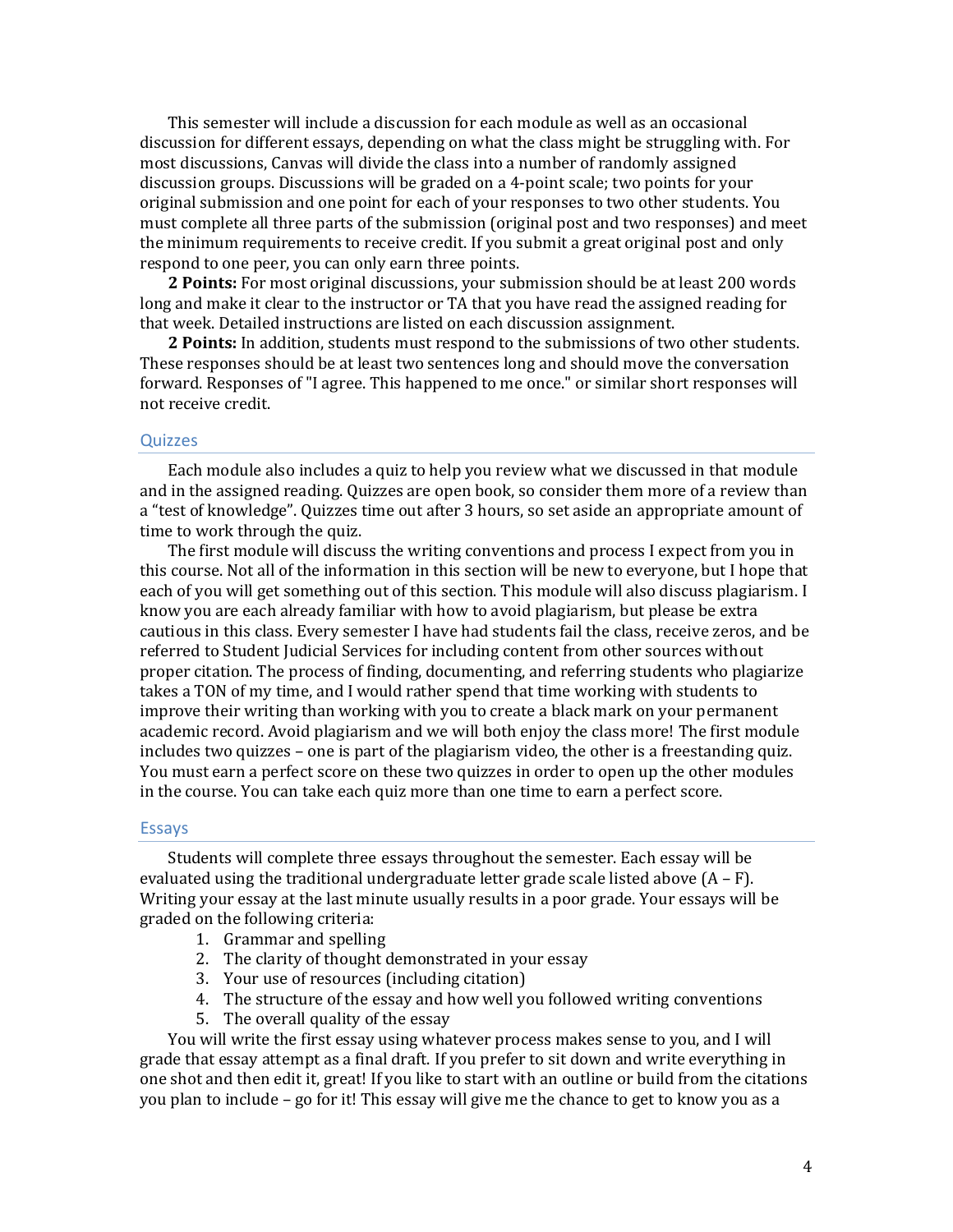writer, and give you a chance to get to know how I grade essays. Some students are surprised by the amount of effort required to earn a B or higher on an essay, so do us both a favor and put your best foot forward!

The second and third essay you will write for this class will follow a series of specific steps. These steps are designed to help improve your writing and to break up the writing process to make it more manageable for you, and have shown over time to result in better essays. Each step will be graded and all of the steps are required for each essay. The different steps are:

- 1. Research
	- a. Compile a list of five or more resources that are relevant to your topic, formatted using APA. Make sure at least two of these resources are from peer reviewed journals!
	- b. Summarize each resource using a short paragraph.
	- c. Copy any quotations you believe will be useful in your paper, including proper APA in-text citation format
- 2. Outline
	- a. Decide how you will organize your ideas
	- b. Your outline should be at least three pages long following the same formatting guidelines (11 point, double spaced, one inch margins).
	- c. Include the quotations you plan to use in the proper location in your outline, including your properly formatted in-text APA citation
- 3. Draft
	- a. Write your first draft by following your outline exactly. If you feel you need to vary from your outline, include a note describing the change after your essay.
	- b. Include a cover page and reference list following APA format, and make sure you follow the file naming convention for your word doc (more about this below). If you don't include each of these things you will not receive credit for your submission
	- c. Your draft should be at least five pages long, using Calibri 11 point font and 1 inch margins. If you change these settings and your essay is less than five pages, you will not receive credit for your submission.
- 4. Peer Review
	- a. Turnitin will assign you a peer's paper to review, and you will use the Turnitin tools to review the student's work.
- 5. Revision
	- a. Based on your peer's feedback, you will revise your essay and submit it for a final grade and feedback from me.
- 6. Final Draft
	- a. You will have the option to revise one of the three papers you will write this semester for a higher grade. Your revision will have to take into account the feedback from your peer and your professor as well as any improvements you made on your own. Revisions will be graded based on a combination of your response to the feedback, your own revision ideas, and the quality of the final product. It is possible to make a few changes and end up with the same grade; to improve your grade you will need to make substantial changes to your essay. The Final Draft grade will replace the earlier Revised Essay grade if the Final Draft grade is higher.

This process is a lot of work, and each step will be graded. There is some overlap between essay 2 and essay 3 in order to make sure you do not have any assignments due over spring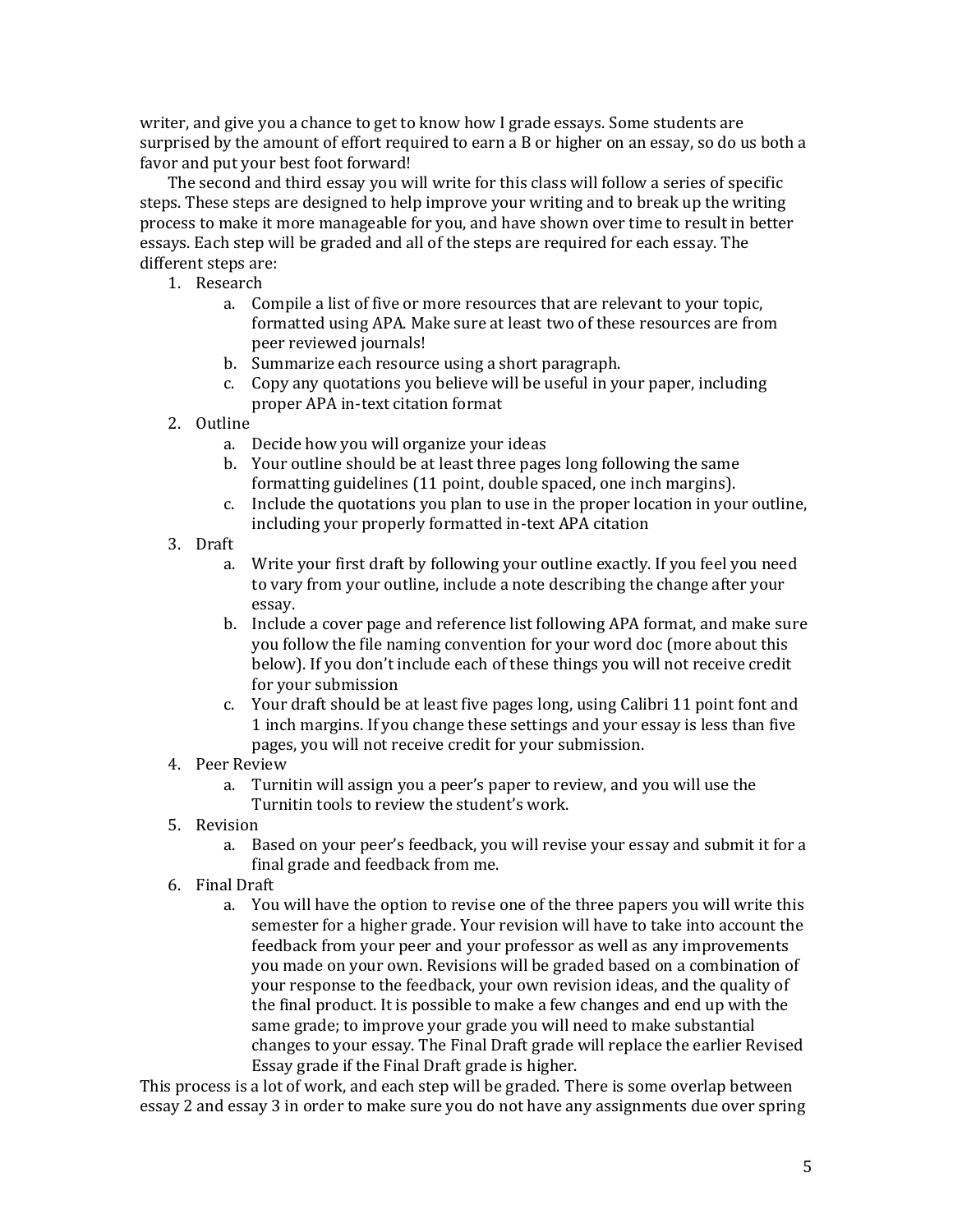break and to allow you enough time to revise your third essay based on my feedback. The assignments will open up early enough to allow you at least two weeks to plan how you will address each module, and in most cases you will have more than two weeks.

# *Essay Topics*

The essay topics are selected to encourage you to synthesize the materials in the modules. My hope is you will reflect on what you learned in each group of modules, and build on those ideas to develop an essay that addresses the prompt. The prompt is designed to get you thinking about the topic, but I hope you will take your own personal experiences, undergraduate major, and future career goals to decide how to take the information in the modules and make it more interesting to you (and me!)

- 1. First Essay Prompt: Why is information and communication technology important now and into the future?
	- a. Use Module 2 Overview of information studies as a foundation for your answer to this question. You may also use your personal experience, current events, information from your major, and your future career as perspectives to discuss the importance and value of information and communication technology.
	- b. One important goal for this essay is to start with a strong introduction that makes the case for the importance of information and communication technology without using hyperbole or colloquialisms!
		- i. For example students often talk about the explosion of the internet. What they mean to say is the increase use of the internet over a period of time. The number of users, what they are using the internet for, and the specific period of time should all be articulated and cited.
	- c. Module 1 tells you how to cite the modules both in text and in your reference page, so make sure you review module 1 for that information!
	- d. Remember that Essay 1 will not be peer reviewed; you will submit it to me and I will grade it as is. I want to get to know you as a writer and for you to get to know how I will grade the essays over the course of the semester.
- 2. Second Essay Prompt: Why is the organization, management, preservation, and access to information important?
	- a. Use the Librarianship, Archives and Preservation, Museums and Conservation, and Records Management modules as the foundation of your essay. You do not need to cite or refer to all of them, but your writing should reflect a synthesis of the ideas in these modules.
	- b. Feel free to use any current events, personal experiences, or other ideas to make this essay your own. The prompt allows you to use a number of different lenses. For example; are the activities listed in the prompt important to a functioning democracy, business success, a professional sports organization, cultural heritage, or fighting oppression? Any one of these topics should give you plenty of material to discuss in five pages, and there are a lot of other possible directions to take this essay.
	- c. Essay two will be peer reviewed and you will have the chance to revise your essay before submitting it for the final grade. However, if I review your essay and decide it doesn't reflect your best effort, you will not receive credit for this step in the process.
- 3. Third Essay Prompt: Your Choice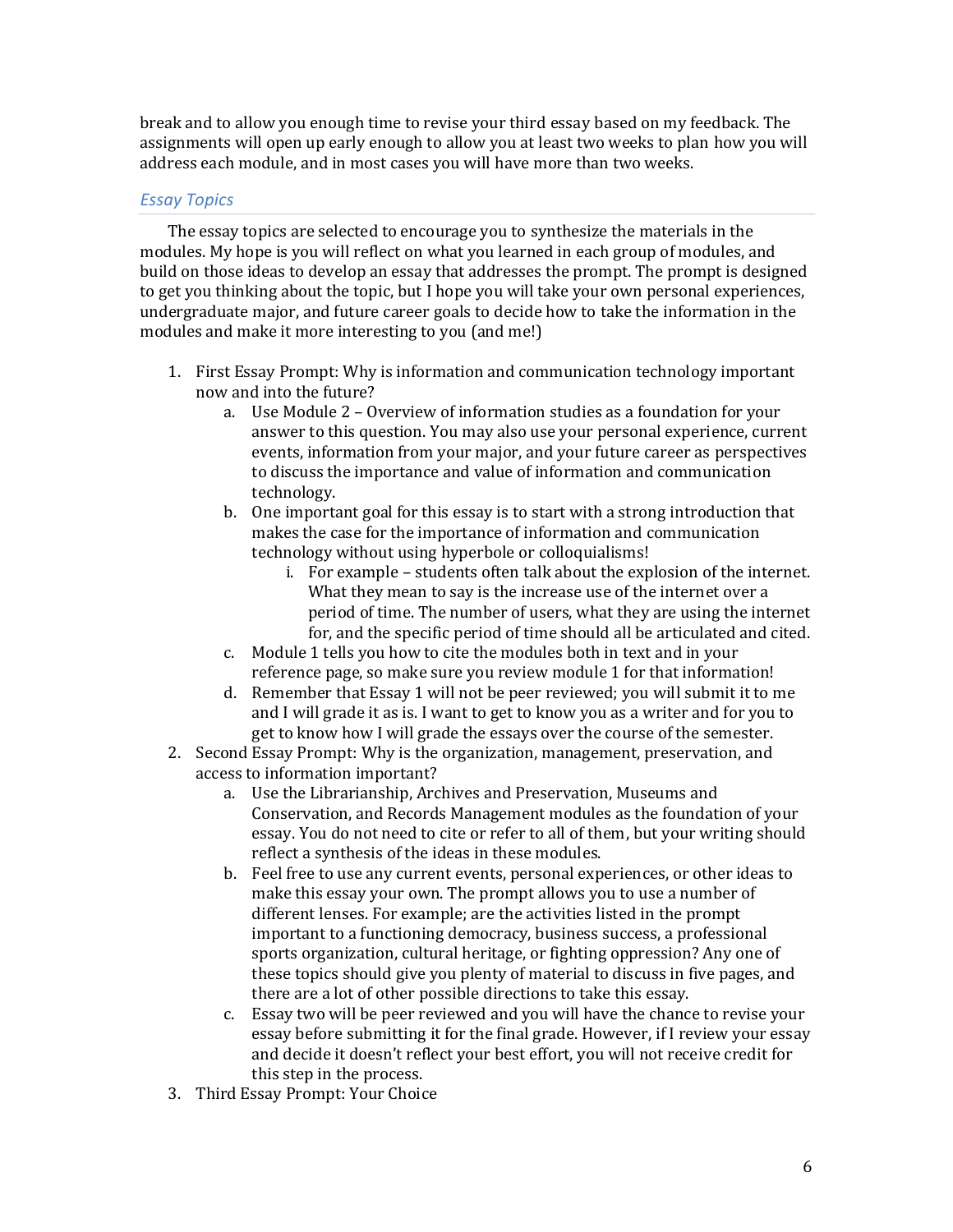- a. For the last essay, choose one (or more) of the remaining modules and examine this topic in depth. I encourage you to focus your investigation on a topic related to your major or to your future career. For example, in the past I have had students who heard about this "blockchain stuff" and used this essay as an opportunity to learn more about it, especially from a security and privacy point of view.
- b. As with essays one and two, use the modules as a foundation for your essay (citing appropriately), but feel free to include current events, information from your major, or anything else you find relevant or interesting.
- c. Essay three will also have a peer review component, and as with essay two, you will have the chance to revise your essay before submitting it for the final grade. However, if I review your essay and decide it doesn't reflect your best effort, you will not receive credit for this step in the process.

### *Essay Drafts*

Remember to include a title page and bibliography for each essay. These pages DO NOT count toward the five-page minimum. Title pages should include your name, the date, the number and title of your essay, and the class number and section. Your essay must be submitted to Canvas as a word doc, and the file name needs to start with your last name. For example, my persuasive essay would be BlahaEssay1.doc. Without this title page and these naming convention, your essay may not be graded! I typically download all of the essays and run them through the plagiarism checker, so an essay titled "essay2.doc" will get tossed in the virtual circular file.

You must cite **all** sources within the essay and provide complete citation information in a bibliography page, including any module readings or the online lecture. Students caught plagiarizing will suffer strict academic consequences. All citations should use APA format. For more information on APA, please see the Purdue University OWL guide: <http://owl.english.purdue.edu/owl/resource/560/01/>

All essays will be submitted to Canvas and will be passed through Turnitin or another plagiarism check software. The results of this software analysis are not the only method I use to determine whether something is plagiarized. As I said earlier, plagiarism is my least favorite thing to deal with in this course. Avoid it!

The essay requirements are include a five-page minimum, which means exactly that; if your essay is 4 ¾ pages long, you don't receive credit. If you expand the margins and increase the point size from the word defaults (11 point Cambria) and more than double spaced in order to take up more space, you won't receive credit. Don't leave it up to me, write the full amount and make us both happy!

#### *Essay Submission*

Submit all assignments using Canvas. Assignments submitted via email will not be counted (I lose track of them – I get hundreds of emails a day, so I ask that you use Canvas both for communicating with me and submitting your assignments so we both have a record).

A tutorial for submitting documents is located here: <http://edutech.ctl.utexas.edu/submitting-assignments/>

All essays must be in Microsoft word format, saved as .doc or .docx. 11 point Cambria, double spaced with one inch margins. I personally prefer open source software, but Canvas and Turnitin work best with Microsoft.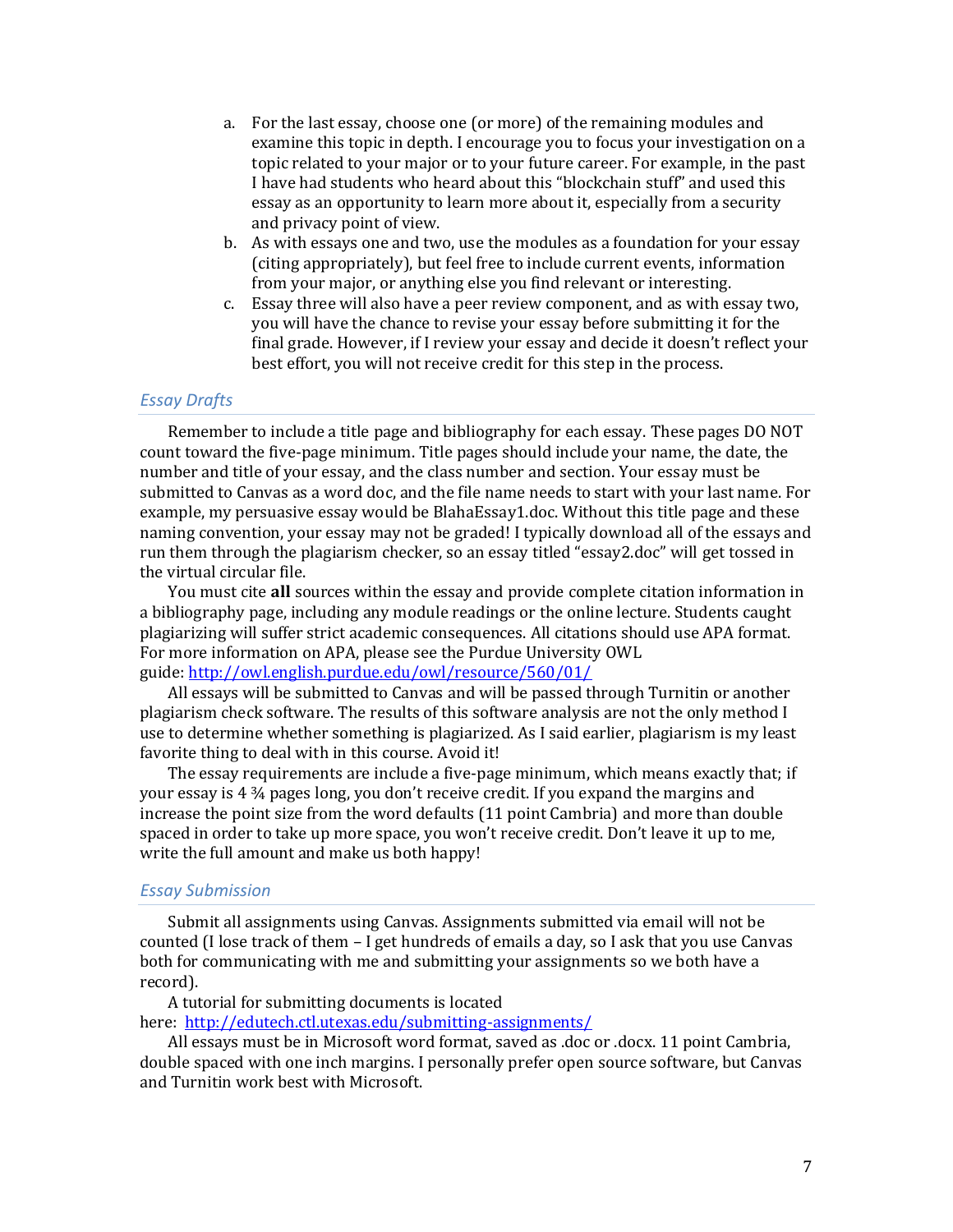#### *Peer Review*

I will use the Canvas plugin Turnitin to pair you with another student. Turnitin will have a series of questions for you to answer and offers tools for you to provide annotation directly on your peer's paper. For details, check the turnitin web page for more information:

https://guides.turnitin.com/01 Manuals\_and\_Guides/Student\_Guides/Turnitin\_Classic [\(Deprecated\)/19\\_PeerMark](https://guides.turnitin.com/01_Manuals_and_Guides/Student_Guides/Turnitin_Classic_(Deprecated)/19_PeerMark)

This process is important because not only does it help your classmate improve their writing, but it also helps you improve your critical thinking and writing skills. More details on the specific expectations for each peer review will be included in each assignment.

Unless otherwise specified, each review will require you to follow the three steps:

- 1. Annotation: Mark up your peer's work. You have probably heard people use the colloquialism "my paper was bleeding" from all of the red ink. This is what I expect to see on your peer's paper. Grammar edits, word choice comments, passive voice highlights; let the author know what you are thinking as you read the essay.
- 2. Peermark questions: each essay will include a series of questions to help you let your peer know how you think they did.

Your annotations should be substantial; your peer should be able to use your comments to create a significantly improved essay.

The way Canvas handles peer-review does not allow for the reviewer to receive points for their effort (madness!). I will include a separate assignment called "Peer Review Points" (or something very similar) that does not allow you to submit anything. Please understand this is just for me to keep track of your peer review efforts in a transparent way – I want you to be able to see that you have earned these points, and to be able to contact me if you have any questions about your grade.

### *Revision*

After you receive feedback from your peer, you will have the opportunity to revise your essay before submitting it for a grade. In addition to the grading criteria listed above, part of your grade on this revision will include your response to your peer's suggestions. You should include three or more paragraphs on your cover page describing how you changed your original essay in response to your peer's suggestions. I often compare your original document to the revised document to see what you have done to improve.

### *Rewrite*

Students will have the option to rewrite one essay and respond to the feedback of their peers and the instructor, where applicable. The rewrite will include a cover page on which you should clearly explain which essay you are revising and three to four paragraphs describing the steps you have taken to revise the essay.

You are not obligated to change everything your editor suggests, but you do need to justify why you didn't make a particular change. Ignoring a suggestion means you did not complete your revision, so you won't receive credit. Also, it is never a good idea to ignore the professor's comments. I put a lot of effort into each of your essays, so please spend some time thinking about my comments.

You are expected to make revisions beyond what your peer and instructor recommend. You will find better ways to say something or to structure your argument and should act on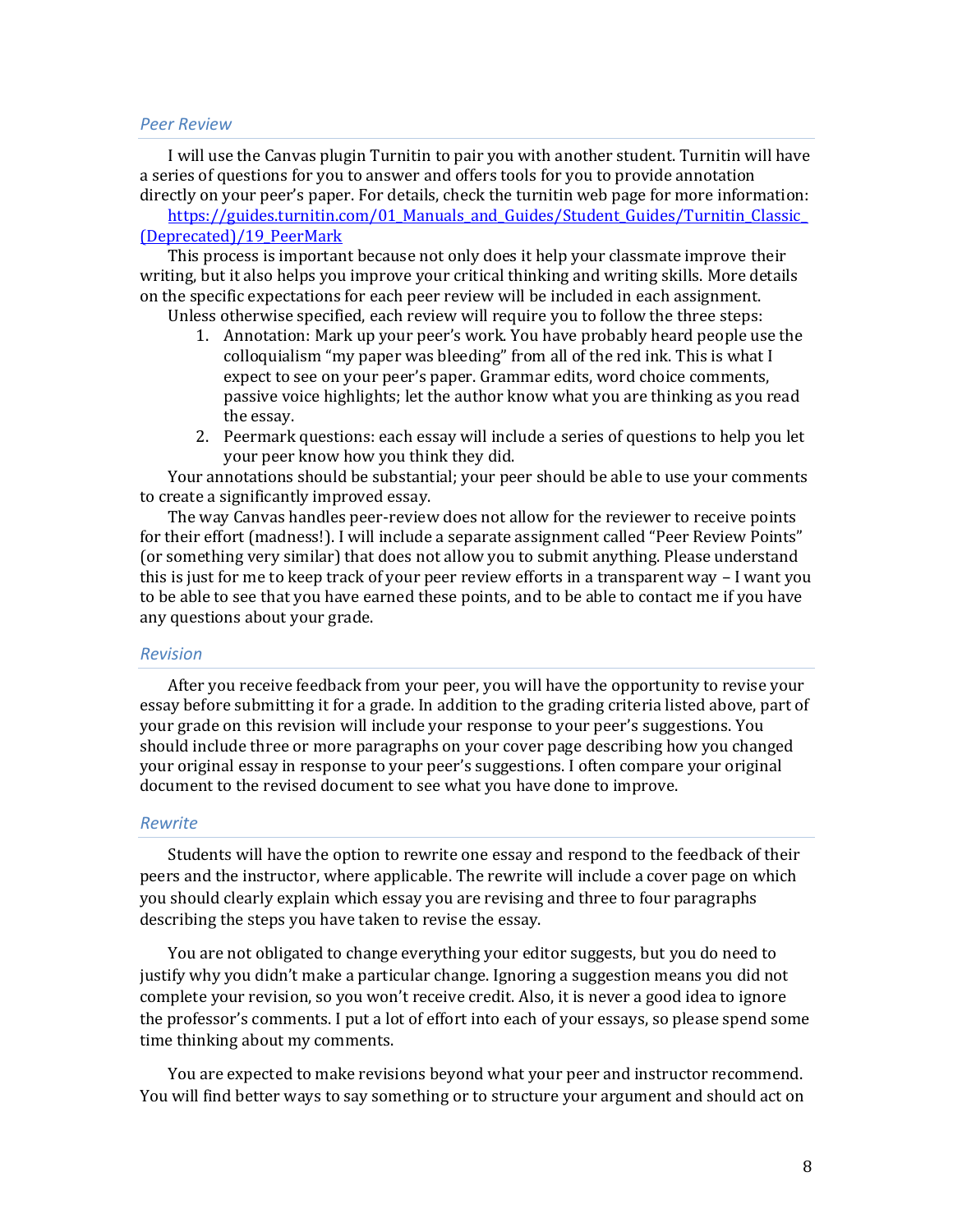your own ideas in addition to our suggestions. For your revised essays, I will compare the original submitted word document to the revised document. Typically essay revisions that receive high marks will have a change in almost every line of the essay, and many are completely restructured to improve the clarity of ideas and quality of communication. If I run a compare in Word and the new document is hard to read because it includes so many changes, and these changes make the essay better, you are more likely to earn a higher grade. Rewrites are graded on the same  $A - F$  scale listed above. If your revision earns a higher grade, that grade will replace the lower grade of the original submission.

### Resources

### Style Manuals

Students will need to cite all sources for their essays in APA format. Purdue University Online Writing Lab (OWL) offers a great overview on how to do this[.http://owl.english.purdue.edu/owl](http://owl.english.purdue.edu/owl) Style manuals are located under Research and Citation.

# U.T. Writing Resources

You are fortunate to attend the University of Texas, where you have access to one of the largest research libraries in the world! Take advantage of all the wonderful resources available through the U.T. system.

- Undergraduate Writing Center located in FAC 211
- UT Library Online's (UT LOL) homepage You can find library information, resources, and receive virtual assistance from a reference librarian!
- Full text articles and essays Databases offering a plethora of articles and essays, available in both in HTML and .pdf format and from many disciplines
- Social Sciences Citation Index An outstanding resource for finding articles and information on citation rates for many articles
- Databases arranged by subject You can locate articles within specific disciplines.

#### Other Writing Resources

- The Citation Machine A free Web site that can translate citation information into proper format for both APA and MLA style. A helpful and time-saving resource.
- Online Writing Lab Purdue University provides an excellent online writing lab, including information about avoiding plagiarism, citing resources, and avoiding grammatical errors.

#### University Policies

#### Academic Integrity

Please abide by the University's policy on academic integrity. All work you submit must be your own. "Scholastic dishonesty includes, but is not limited to, cheating and plagiarism... Students who violate University rules on scholastic dishonesty are subject to disciplinary penalties, including the possibility of failure in the course and/or dismissal from the University. University policies on scholastic dishonesty will be strictly enforced." From: The University of Texas: General Information, Appendix C.